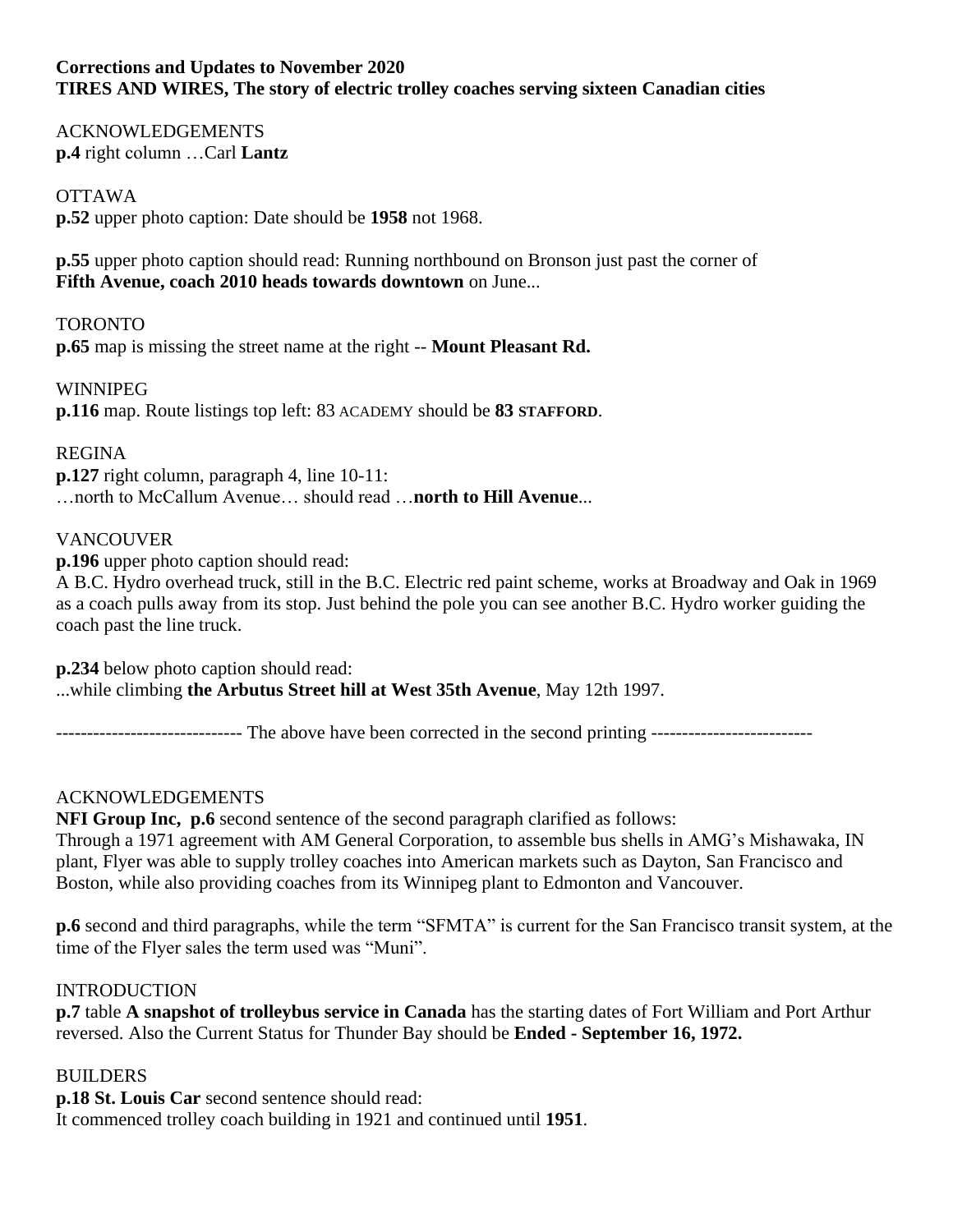## HALIFAX

**p.26 map**. Overhead shown for Route 8 and a New Route 10, introduced on August 11<sup>th</sup> 1963 as diesel bus routes, is deleted from the map. The new Route 10 was not the same as the old trolley coach Route 10. That service was incorporated into trolley coach Route 12.

Please see the **revised map for Halifax**.

**p.28** left column, second last paragraph should read:

With rising ridership, NSL&P placed an order in 1950 for an additional **four** coaches and two more in 1952.

## MONTREAL

**p.45** second last sentence of last paragraph should read: One hundred units were originally to go to the Belgian Congo, but when this deal failed, they were eventually sold to Mexico City where they continued to serve for many years in company with nine ACF Brill T-46s from Winnipeg.

## TORONTO

**p.76** left column, last complete paragraph should read: MOUNT PLEASANT -- version two -- ran quietly until **January 1992** when the Eglinton Garage closed….

**p.76** right column, second last paragraph should read: After testing two coaches in late 1989 and early 1990, an additional **38** buses were shipped and started operating **in 1990 and 1991** on a three-year lease.

# **HAMILTON**

**p.88** top photo caption is revised:

On a cold December 28th 1950, Brill 701 swings through the loop on route 3-CANNON at Strathearne and Roxborough with one lonely passenger. When the wiring was extended to Reid/Dunsmure on October 31st 1960, an S turn was required for buses travelling westbound (coming from Reid and Dunsmure) that did not short turn. Buses going west on Roxborough would have to go through the, now short-turn, loop (right hand turn) and then proceed north (right) on Strathearne. In the 1970s wire was added to make the turn from west to north without going into the loop (remaining on both streets) (Ohio Brass Collection, The Strahorn Library, Illinois Railway Museum. Location information - Kevin Nicol)

## **p.88** bottom photo caption is revised:

HSR 702 signed CANNON-STRATHEARNE is eastbound on Cannon Street, just west of Birch Avenue. The houses in the background are still there today. The track in the foreground is part of the abandoned Birch Street private streetcar right of way (operations ended in 1951). The timeline would be sometime during the early 1950s, just after trolley buses were introduced, as indicated by the cars in the photo. (Anthony F. Krisak, collection of Richard A. Krisak. Location information - Kevin Nicol)

## REGINA

**p.127** right column top should read: …the first coach, No.**100**, were destroyed,…

**p.131** photo caption is revised: **Opposite Bottom:** Making its turn off 11<sup>th</sup> Avenue onto Albert Street South, coach 146 is signed 13TH AVE. WEST on Route 3. This coach was one of 24 received during 1949 to replace coaches lost in the fire in January of that year.

**p.132** photo caption should read: **Below:** July **1965** and RTS 147…

# EDMONTON

**pp.142 and 143 Map** omitted overhead for Route 7 on 107 Avenue, between 124 Street and 156 Street, which was installed in 1983, and the Mitchell Garage which opened on April 7th, 1981 on the north side of 118 Avenue east of 156 Street.

Please see the **revised map for Edmonton**.